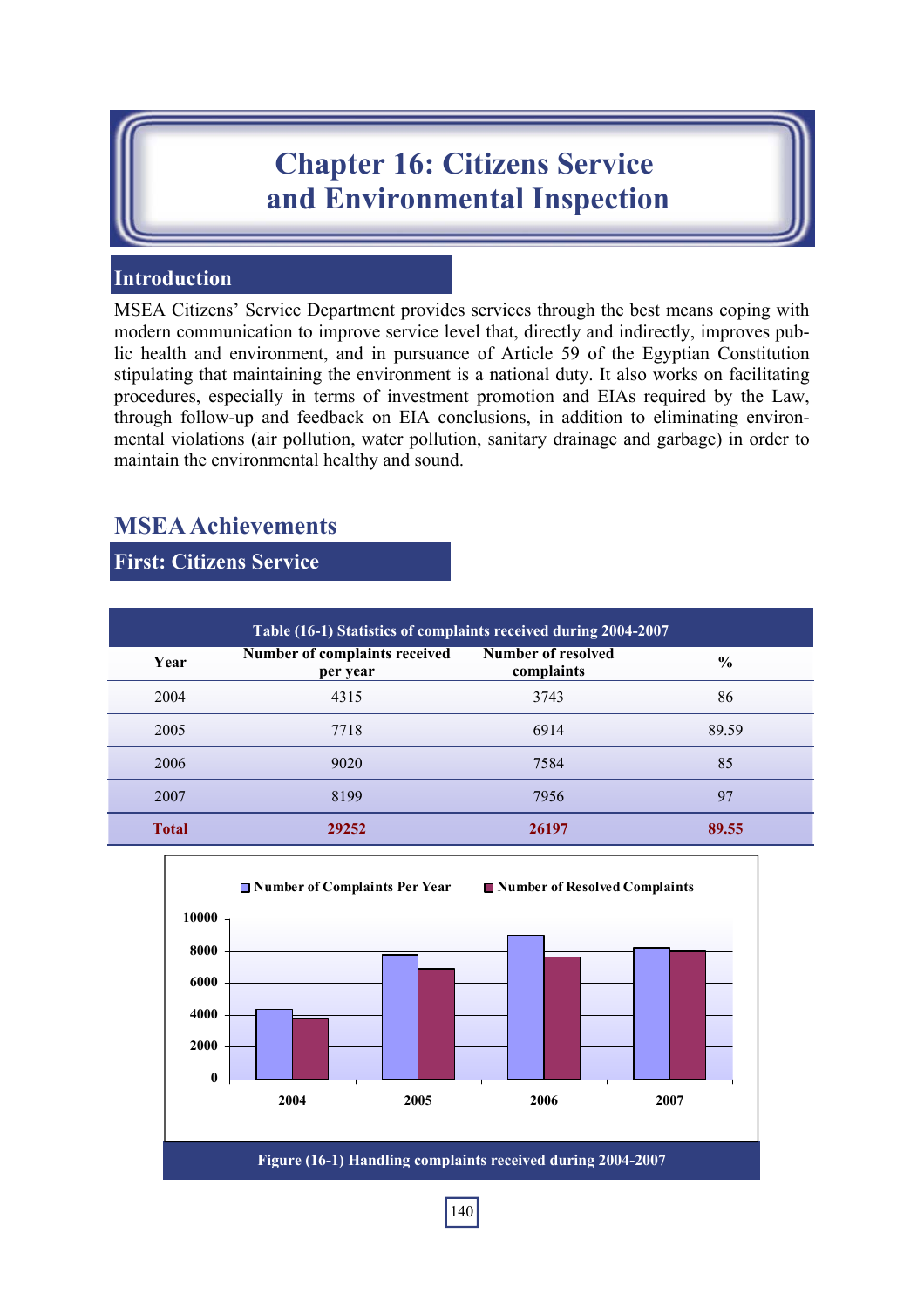#### **RBO achievements in resolving environmental complaints during 2004-2007**

| Table (16-2) Number for complaints received by EEAA RBOs during 2004-2007 |       |       |       |                 |             |       |       |                   |              |
|---------------------------------------------------------------------------|-------|-------|-------|-----------------|-------------|-------|-------|-------------------|--------------|
| RBO's<br>Year                                                             | Cairo | Alex. | Tanta | <b>Mansoura</b> | <b>Suez</b> | Asyut | Aswan | Red<br><b>Sea</b> | <b>Total</b> |
| 2004                                                                      | 2008  | 648   | 880   | 513             | 95          |       | 12    | 48                | 4204         |
| 2005                                                                      | 1901  | 715   | 1366  | 1394            | 282         | 276   | 48    | 205               | 6187         |
| 2006                                                                      | 5845  | 517   | 1551  | 1442            | 332         | 340   | 54    | 153               | 10234        |
| 2007                                                                      | 4426  | 452   | 1206  | 1402            | 421         | 231   | 83    | 74                | 8295         |
| <b>Total</b><br>complaints                                                | 14180 | 2332  | 5003  | 4751            | 1130        | 847   | 197   | 480               | 28920        |
| Number of<br>handled<br>complaints                                        | 14026 | 2328  | 4534  | 4486            | 966         | 818   | 163   | 480               | 27801        |

EEAA RBOs received 28,920 complaints, of which 27,801 were investigated (96%).

#### **Second: Environmental Inspection**

Environmental inspection aims at protecting environment and public health, as pollution caused by the establishments has harmful effects on both of them. Environmental inspection activities include several dimensions, especially technical and legal procedures. The general department for environmental inspection (GDEI) is one of the main components of the national subsystem for enforcement and compliance.

The department performs annually several inspection activities in coordination with RBO's. The attached table shows the statistics of inspection activities executed by GDEI during the year 2007 compared with the last few years.

| Table (16-3) Statistics of facilities according to inspected sectors during 2004-2007 |                 |            |                 |                |              |  |  |  |  |
|---------------------------------------------------------------------------------------|-----------------|------------|-----------------|----------------|--------------|--|--|--|--|
| Sector<br>Year                                                                        | <b>Services</b> | Health     | <b>Industry</b> | <b>Tourism</b> | <b>Total</b> |  |  |  |  |
| 2004                                                                                  | 249             | 25         | 235             | 441            | 950          |  |  |  |  |
| 2005                                                                                  | 196             | 43         | 681             | 78             | 998          |  |  |  |  |
| 2006                                                                                  | 299             | 41         | 687             | 91             | 1118         |  |  |  |  |
| 2007                                                                                  | 42              | 17         | 237             | 11             | 307          |  |  |  |  |
| <b>Total</b>                                                                          | 786             | <b>126</b> | 1840            | 621            | 3373         |  |  |  |  |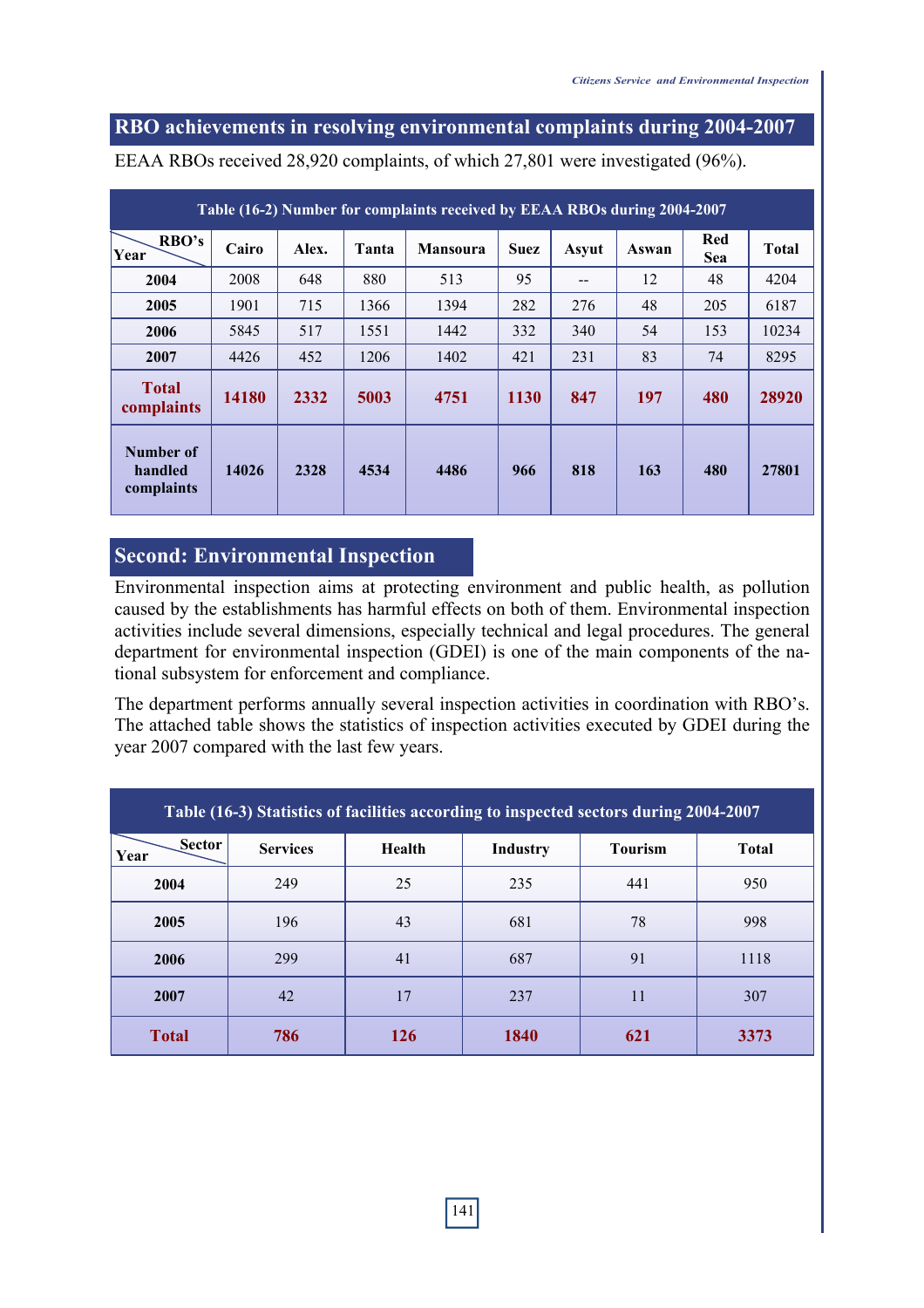# **EEAA RBOs Achievements in Environmental Inspection**

1. All industrial facilities within the geographical scope of different RBOs were surveyed (11,461).

| Table (16-4) Number of facilities within the scope of RBOs till the end of 2007 |                         |                      |                 |               |                                  |                              |                         |                   |              |  |
|---------------------------------------------------------------------------------|-------------------------|----------------------|-----------------|---------------|----------------------------------|------------------------------|-------------------------|-------------------|--------------|--|
| <b>RBO</b>                                                                      | <b>Greater</b><br>Cairo | East<br><b>Delta</b> | Middle<br>Delta | West<br>Delta | Central<br><b>Upper</b><br>Egypt | Canal<br>and<br><b>Sinai</b> | South<br>Upper<br>Egypt | Red<br><b>Sea</b> | <b>Total</b> |  |
| No. of<br>facilities                                                            | 5392                    | 1944                 | 1514            | 1161          | 624                              | 356                          | 244                     | 226               | 11461        |  |

2. 8,738 industrial, service and tourist facilities were inspected, of which 3,047 were found complying. The following table shows the number of facilities inspected by EEAA RBOs, including compliant and violating facilities.

| Table (16-5) Number of facilities inspected by RBOs during (2004-2007) |                         |                |       |                 |             |               |       |            |              |
|------------------------------------------------------------------------|-------------------------|----------------|-------|-----------------|-------------|---------------|-------|------------|--------------|
| <b>RBO</b>                                                             | <b>Greater</b><br>Cairo | Alexand<br>ria | Tanta | <b>Mansoura</b> | <b>Suez</b> | <b>Assiut</b> | Aswan | Red<br>Sea | <b>Total</b> |
| 2004                                                                   | 696                     | 151            | 90    | 130             | 60          | --            | 213   | 55         | 1395         |
| 2005                                                                   | 1976                    | 244            | 849   | 333             | 87          | 208           | 136   | 438        | 4271         |
| 2006                                                                   | 191                     | 173            | 422   | 346             | 105         | 188           | 98    | 343        | 1866         |
| 2007                                                                   | 142                     | 186            | 247   | 164             | 62          | 205           | 48    | 152        | 1206         |
| <b>Total</b><br>inspected<br>facilities                                | 3005                    | 754            | 1608  | 973             | 314         | 601           | 495   | 988        | 8738         |
| Compliant                                                              | 1277                    | 84             | 680   | 383             | 39          | 29            | 38    | 517        | 3047         |
| <b>Violating</b>                                                       | 1728                    | 670            | 928   | 590             | 275         | 572           | 457   | 471        | 5691         |

#### 3. **Post-inspection legal pursuit:**

Inspections revealed 3,047 compliant facilities and 5,691 reports were filed against violating facilities. MSEA follows up the reports issued until judgment is passed and penalty imposed on violating facilities.

#### 4. **Facility environmental compliance:**

A schedule was made to check 568 of the most polluting facilities to assess their environmental compliance. 143 were shown to be complying; 160 developed a scheduled compliance plan and were followed up by RBOs, and 256 coordinated for developing an environmental compliance plan.